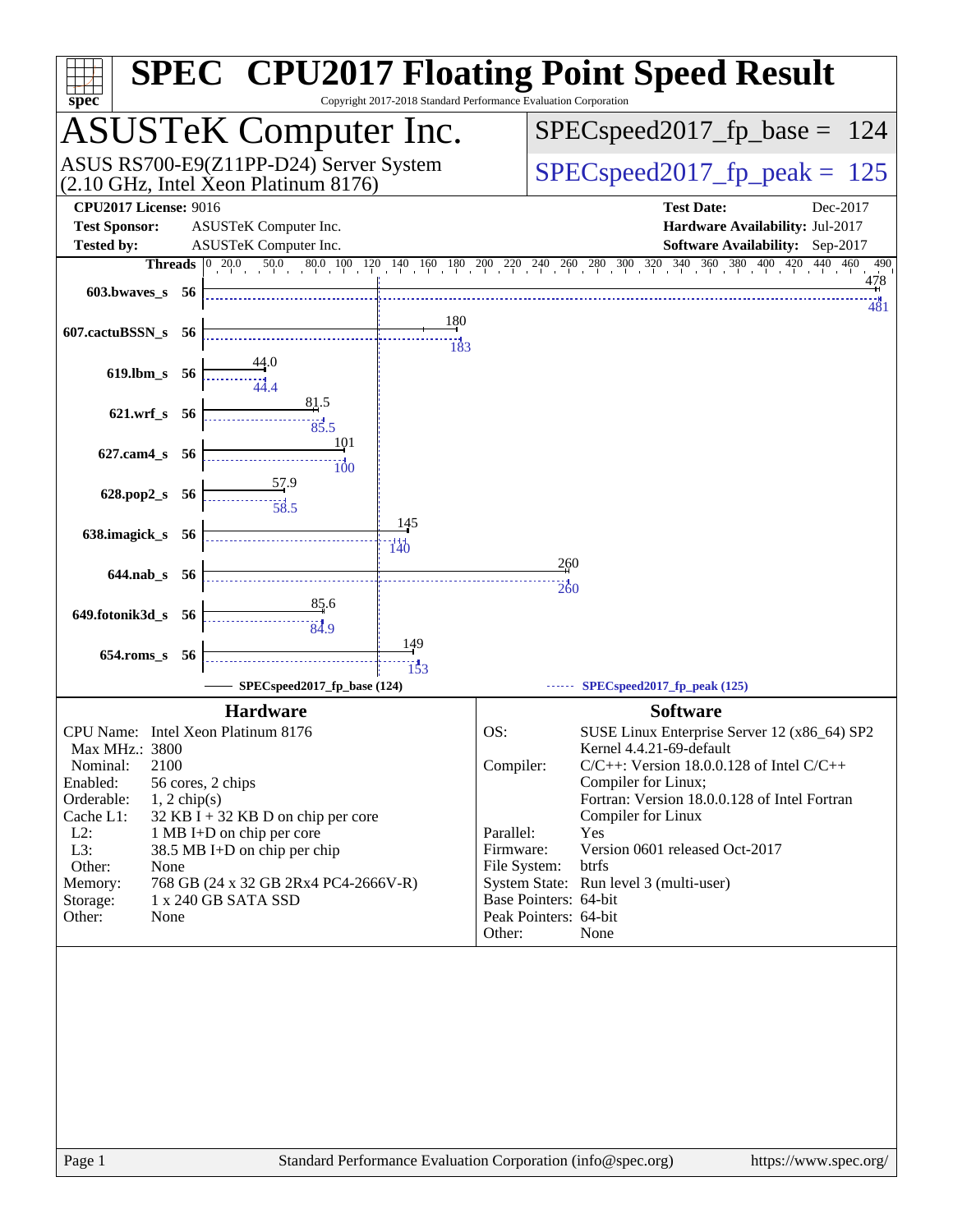

Copyright 2017-2018 Standard Performance Evaluation Corporation

## ASUSTeK Computer Inc.

(2.10 GHz, Intel Xeon Platinum 8176) ASUS RS700-E9(Z11PP-D24) Server System  $SPEC speed2017$  fp\_peak = 125

SPECspeed2017 fp base =  $124$ 

**[Test Sponsor:](http://www.spec.org/auto/cpu2017/Docs/result-fields.html#TestSponsor)** ASUSTeK Computer Inc. **[Hardware Availability:](http://www.spec.org/auto/cpu2017/Docs/result-fields.html#HardwareAvailability)** Jul-2017 **[Tested by:](http://www.spec.org/auto/cpu2017/Docs/result-fields.html#Testedby)** ASUSTeK Computer Inc. **[Software Availability:](http://www.spec.org/auto/cpu2017/Docs/result-fields.html#SoftwareAvailability)** Sep-2017

**[CPU2017 License:](http://www.spec.org/auto/cpu2017/Docs/result-fields.html#CPU2017License)** 9016 **[Test Date:](http://www.spec.org/auto/cpu2017/Docs/result-fields.html#TestDate)** Dec-2017

#### **[Results Table](http://www.spec.org/auto/cpu2017/Docs/result-fields.html#ResultsTable)**

|                           | <b>Base</b>    |                |       |                |            |                | <b>Peak</b> |                |                |              |                |              |                |              |
|---------------------------|----------------|----------------|-------|----------------|------------|----------------|-------------|----------------|----------------|--------------|----------------|--------------|----------------|--------------|
| <b>Benchmark</b>          | <b>Threads</b> | <b>Seconds</b> | Ratio | <b>Seconds</b> | Ratio      | <b>Seconds</b> | Ratio       | <b>Threads</b> | <b>Seconds</b> | <b>Ratio</b> | <b>Seconds</b> | <b>Ratio</b> | <b>Seconds</b> | <b>Ratio</b> |
| 603.bwaves_s              | 56             | 124            | 477   | 123            | 478        | 123            | 481         | 56             | 123            | 480          | 122            | 482          | 123            | <b>481</b>   |
| 607.cactuBSSN s           | 56             | 107            | 157   | 92.8           | 180        | 92.5           | 180         | 56             | 90.9           | 183          | 91.4           | 182          | 91.1           | <u>183</u>   |
| $619.1$ bm s              | 56             | 122            | 43.1  | 118            | 44.3       | 119            | 44.0        | 56             | 120            | 43.8         | 118            | 44.4         | 118            | 44.4         |
| $621$ .wrf s              | 56             | 169            | 78.1  | 162            | 81.5       | 162            | 81.7        | 56             | 155            | 85.6         | 155            | 85.1         | 155            | 85.5         |
| $627$ .cam $4$ s          | 56             | 88.7           | 99.9  | 88.1           | <b>101</b> | 88.0           | 101         | 56             | 88.4           | 100          | 87.7           | 101          | 88.3           | <b>100</b>   |
| $628.pop2_s$              | 56             | 205            | 57.9  | 208            | 57.2       | 205            | 58.0        | 56             | 204            | 58.3         | 203            | 58.5         | 203            | 58.6         |
| 638.imagick_s             | 56             | 99.7           | 145   | 99.3           | 145        | 98.7           | 146         | 56             | <b>103</b>     | 140          | 101            | 143          | 106            | 136          |
| $644$ .nab s              | 56             | 67.8           | 258   | 67.3           | 260        | 67.3           | 260         | 56             | 67.3           | 260          | 67.3           | 260          | 67.4           | 259          |
| 649.fotonik3d s           | 56             | 106            | 85.6  | 106            | 85.7       | 108            | 84.6        | 56             | 107            | 85.0         | 107            | 84.9         | 109            | 83.9         |
| $654$ .roms s             | 56             | 105            | 149   | 106            | 149        | 105            | 149         | 56             | 103            | 153          | 103            | <b>153</b>   | 103            | 152          |
| $SPECspeed2017$ fp base = |                |                | 124   |                |            |                |             |                |                |              |                |              |                |              |

**[SPECspeed2017\\_fp\\_peak =](http://www.spec.org/auto/cpu2017/Docs/result-fields.html#SPECspeed2017fppeak) 125**

Results appear in the [order in which they were run.](http://www.spec.org/auto/cpu2017/Docs/result-fields.html#RunOrder) Bold underlined text [indicates a median measurement](http://www.spec.org/auto/cpu2017/Docs/result-fields.html#Median).

#### **[Operating System Notes](http://www.spec.org/auto/cpu2017/Docs/result-fields.html#OperatingSystemNotes)**

Stack size set to unlimited using "ulimit -s unlimited"

#### **[General Notes](http://www.spec.org/auto/cpu2017/Docs/result-fields.html#GeneralNotes)**

Environment variables set by runcpu before the start of the run: KMP\_AFFINITY = "granularity=fine,compact" LD\_LIBRARY\_PATH = "/spec2017/lib/ia32:/spec2017/lib/intel64:/spec2017/je5.0.1-32:/spec2017/je5.0.1-64" OMP\_STACKSIZE = "192M"

 Binaries compiled on a system with 1x Intel Core i7-4790 CPU + 32GB RAM memory using Redhat Enterprise Linux 7.4 Transparent Huge Pages enabled by default Prior to runcpu invocation Filesystem page cache synced and cleared with: sync; echo 3> /proc/sys/vm/drop\_caches No: The test sponsor attests, as of date of publication, that CVE-2017-5754 (Meltdown) is mitigated in the system as tested and documented. No: The test sponsor attests, as of date of publication, that CVE-2017-5753 (Spectre variant 1) is mitigated in the system as tested and documented. No: The test sponsor attests, as of date of publication, that CVE-2017-5715 (Spectre variant 2) is mitigated in the system as tested and documented.

This benchmark result is intended to provide perspective on past performance using the historical hardware and/or software described on this result page.

The system as described on this result page was formerly

Page 2 Standard Performance Evaluation Corporation [\(info@spec.org\)](mailto:info@spec.org) <https://www.spec.org/> **(Continued on next page)**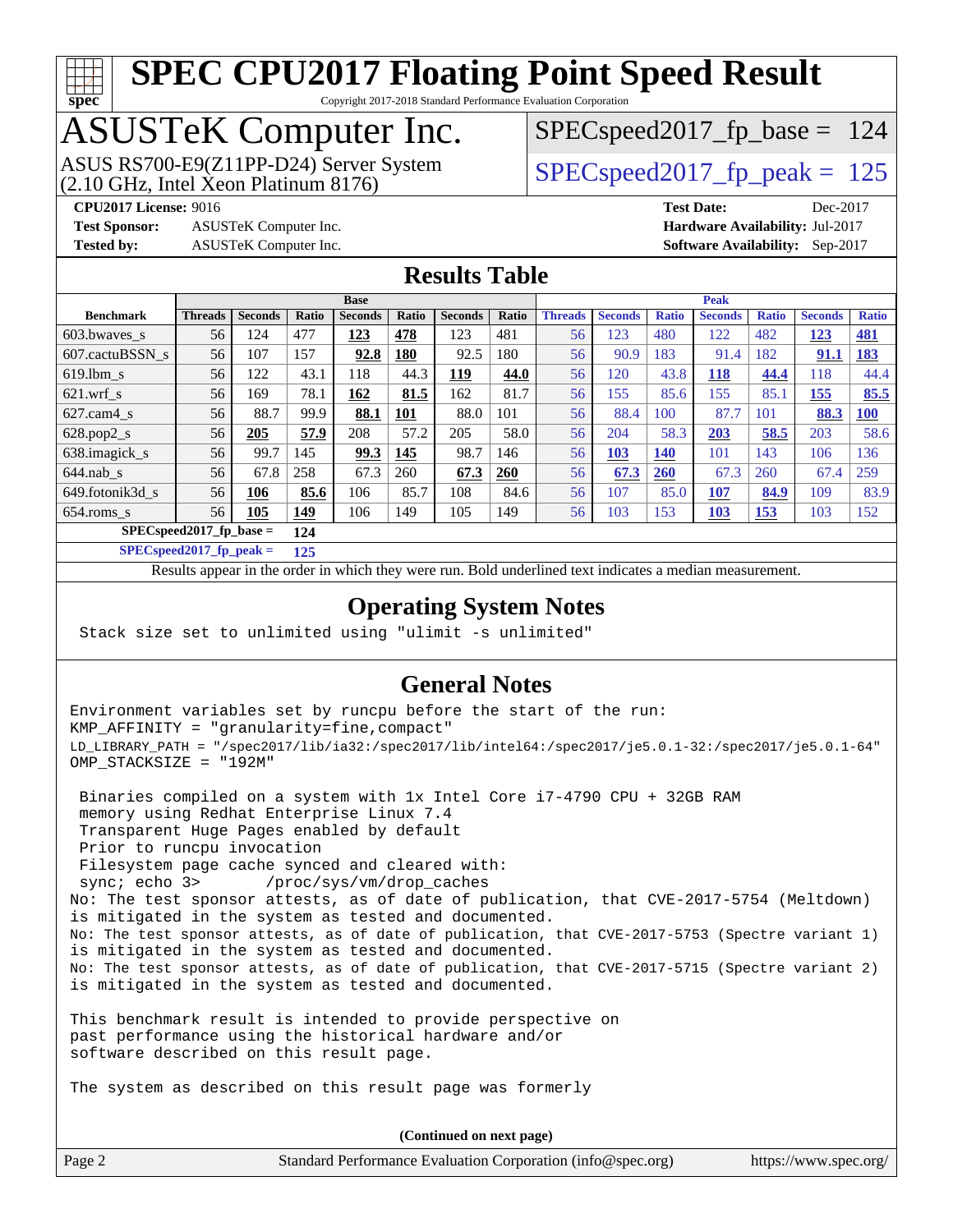**[spec](http://www.spec.org/)**

# **[SPEC CPU2017 Floating Point Speed Result](http://www.spec.org/auto/cpu2017/Docs/result-fields.html#SPECCPU2017FloatingPointSpeedResult)**

Copyright 2017-2018 Standard Performance Evaluation Corporation

### ASUSTeK Computer Inc.

(2.10 GHz, Intel Xeon Platinum 8176) ASUS RS700-E9(Z11PP-D24) Server System  $\big|$  SPECspeed2017 fp\_peak = 125

[SPECspeed2017\\_fp\\_base =](http://www.spec.org/auto/cpu2017/Docs/result-fields.html#SPECspeed2017fpbase) 124

**[Test Sponsor:](http://www.spec.org/auto/cpu2017/Docs/result-fields.html#TestSponsor)** ASUSTeK Computer Inc. **[Hardware Availability:](http://www.spec.org/auto/cpu2017/Docs/result-fields.html#HardwareAvailability)** Jul-2017 **[Tested by:](http://www.spec.org/auto/cpu2017/Docs/result-fields.html#Testedby)** ASUSTeK Computer Inc. **[Software Availability:](http://www.spec.org/auto/cpu2017/Docs/result-fields.html#SoftwareAvailability)** Sep-2017

**[CPU2017 License:](http://www.spec.org/auto/cpu2017/Docs/result-fields.html#CPU2017License)** 9016 **[Test Date:](http://www.spec.org/auto/cpu2017/Docs/result-fields.html#TestDate)** Dec-2017

#### **[General Notes \(Continued\)](http://www.spec.org/auto/cpu2017/Docs/result-fields.html#GeneralNotes)**

generally available. At the time of this publication, it may not be shipping, and/or may not be supported, and/or may fail to meet other tests of General Availability described in the SPEC OSG Policy document, <http://www.spec.org/osg/policy.html>

This measured result may not be representative of the result that would be measured were this benchmark run with hardware and software available as of the publication date.

#### **[Platform Notes](http://www.spec.org/auto/cpu2017/Docs/result-fields.html#PlatformNotes)**

Page 3 Standard Performance Evaluation Corporation [\(info@spec.org\)](mailto:info@spec.org) <https://www.spec.org/> BIOS Configuration: SNC = Disabled IMC interleaving = AUTO Patrol Scrub = Disabled VT-d = Disabled HyperThreading = Disabled Sysinfo program /spec2017/bin/sysinfo Rev: r5797 of 2017-06-14 96c45e4568ad54c135fd618bcc091c0f running on linux-pmm5 Fri Dec 22 15:23:34 2017 SUT (System Under Test) info as seen by some common utilities. For more information on this section, see <https://www.spec.org/cpu2017/Docs/config.html#sysinfo> From /proc/cpuinfo model name : Intel(R) Xeon(R) Platinum 8176 CPU @ 2.10GHz 2 "physical id"s (chips) 56 "processors" cores, siblings (Caution: counting these is hw and system dependent. The following excerpts from /proc/cpuinfo might not be reliable. Use with caution.) cpu cores : 28 siblings : 28 physical 0: cores 0 1 2 3 4 5 6 8 9 10 11 12 13 14 16 17 18 19 20 21 22 24 25 26 27 28 29 30 physical 1: cores 0 1 2 3 4 5 6 8 9 10 11 12 13 14 16 17 18 19 20 21 22 24 25 26 27 28 29 30 From lscpu: Architecture: x86\_64 CPU op-mode(s): 32-bit, 64-bit Byte Order: Little Endian CPU(s): 56 On-line CPU(s) list: 0-55 Thread(s) per core: 1 Core(s) per socket: 28 **(Continued on next page)**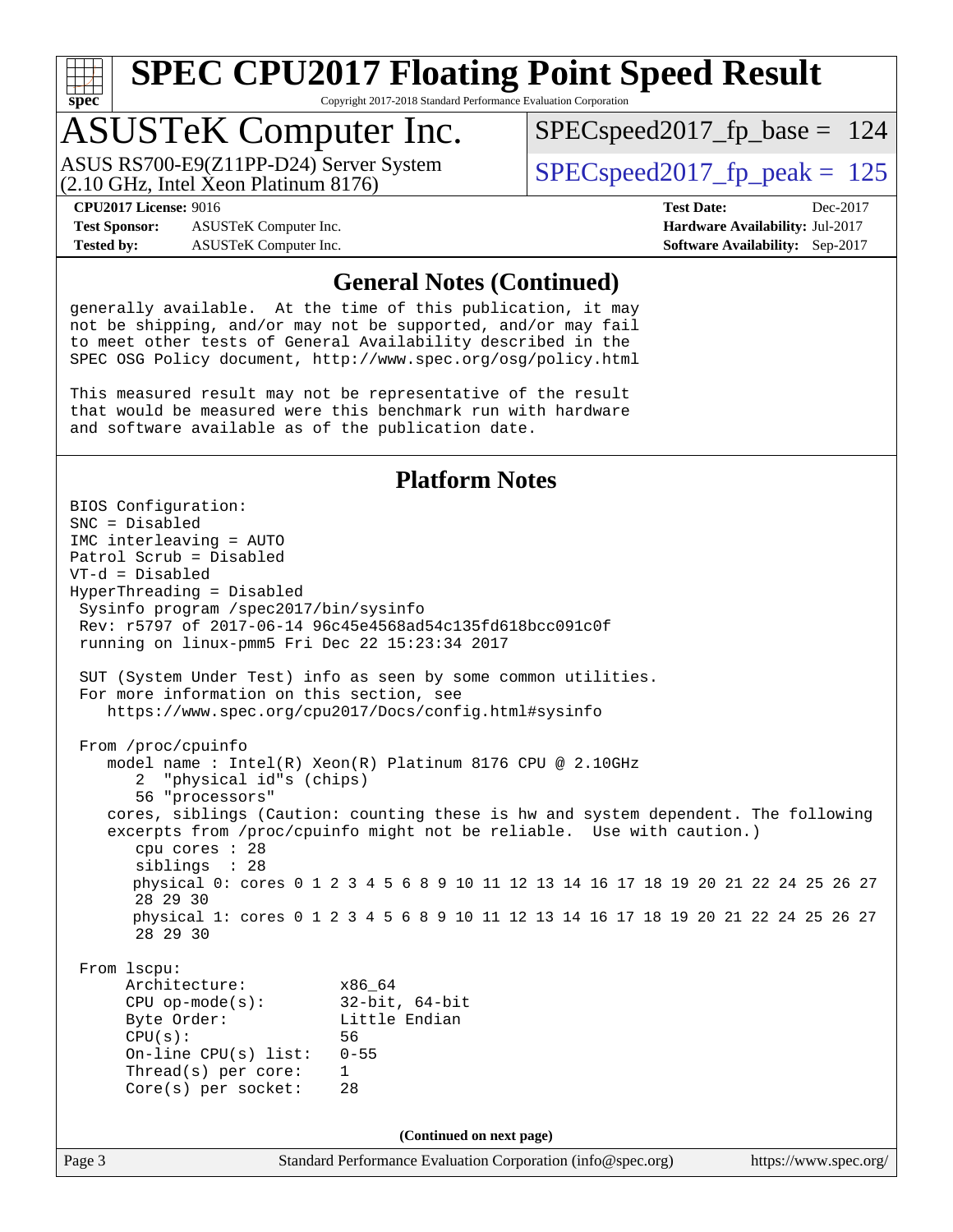

Copyright 2017-2018 Standard Performance Evaluation Corporation

## ASUSTeK Computer Inc.

ASUS RS700-E9(Z11PP-D24) Server System <br>(2.10 GHz, Intel Xeon Platinum 8176) [SPECspeed2017\\_fp\\_peak =](http://www.spec.org/auto/cpu2017/Docs/result-fields.html#SPECspeed2017fppeak) 125

 $SPEC speed2017_fp\_base = 124$ 

**[Test Sponsor:](http://www.spec.org/auto/cpu2017/Docs/result-fields.html#TestSponsor)** ASUSTeK Computer Inc. **[Hardware Availability:](http://www.spec.org/auto/cpu2017/Docs/result-fields.html#HardwareAvailability)** Jul-2017 **[Tested by:](http://www.spec.org/auto/cpu2017/Docs/result-fields.html#Testedby)** ASUSTeK Computer Inc. **[Software Availability:](http://www.spec.org/auto/cpu2017/Docs/result-fields.html#SoftwareAvailability)** Sep-2017

**[CPU2017 License:](http://www.spec.org/auto/cpu2017/Docs/result-fields.html#CPU2017License)** 9016 **[Test Date:](http://www.spec.org/auto/cpu2017/Docs/result-fields.html#TestDate)** Dec-2017

#### **[Platform Notes \(Continued\)](http://www.spec.org/auto/cpu2017/Docs/result-fields.html#PlatformNotes)**

| Socket(s):                                                                          | $\overline{a}$<br>2                                                                     |  |  |  |  |  |
|-------------------------------------------------------------------------------------|-----------------------------------------------------------------------------------------|--|--|--|--|--|
| NUMA $node(s):$<br>Vendor ID:                                                       | GenuineIntel                                                                            |  |  |  |  |  |
| CPU family:                                                                         | 6                                                                                       |  |  |  |  |  |
| Model:                                                                              | 85                                                                                      |  |  |  |  |  |
| Model name:                                                                         | Intel(R) Xeon(R) Platinum 8176 CPU @ 2.10GHz                                            |  |  |  |  |  |
| Stepping:                                                                           | 4                                                                                       |  |  |  |  |  |
| CPU MHz:                                                                            | 2057.590                                                                                |  |  |  |  |  |
| $CPU$ max $MHz$ :                                                                   | 3800.0000                                                                               |  |  |  |  |  |
| CPU min MHz:                                                                        | 1000.0000                                                                               |  |  |  |  |  |
| BogoMIPS:                                                                           | 4200.00                                                                                 |  |  |  |  |  |
| Virtualization:                                                                     | $VT - x$                                                                                |  |  |  |  |  |
| L1d cache:                                                                          | 32K                                                                                     |  |  |  |  |  |
| Lli cache:                                                                          | 32K                                                                                     |  |  |  |  |  |
| $L2$ cache:                                                                         | 1024K                                                                                   |  |  |  |  |  |
| $L3$ cache:                                                                         | 39424K                                                                                  |  |  |  |  |  |
| NUMA node0 CPU(s):                                                                  | $0 - 27$                                                                                |  |  |  |  |  |
| NUMA nodel CPU(s):                                                                  | $28 - 55$                                                                               |  |  |  |  |  |
| Flags:                                                                              | fpu vme de pse tsc msr pae mce cx8 apic sep mtrr pge mca cmov                           |  |  |  |  |  |
|                                                                                     | pat pse36 clflush dts acpi mmx fxsr sse sse2 ss ht tm pbe syscall nx pdpe1gb rdtscp     |  |  |  |  |  |
|                                                                                     | lm constant_tsc art arch_perfmon pebs bts rep_good nopl xtopology nonstop_tsc           |  |  |  |  |  |
|                                                                                     | aperfmperf eagerfpu pni pclmulqdq dtes64 monitor ds_cpl vmx smx est tm2 ssse3 sdbg      |  |  |  |  |  |
|                                                                                     | fma cx16 xtpr pdcm pcid dca sse4_1 sse4_2 x2apic movbe popcnt tsc_deadline_timer aes    |  |  |  |  |  |
|                                                                                     | xsave avx f16c rdrand lahf_lm abm 3dnowprefetch ida arat epb pln pts dtherm hwp         |  |  |  |  |  |
|                                                                                     | hwp_act_window hwp_epp hwp_pkg_req intel_pt tpr_shadow vnmi flexpriority ept vpid       |  |  |  |  |  |
| fsgsbase tsc_adjust bmil hle avx2 smep bmi2 erms invpcid rtm cqm mpx avx512f        |                                                                                         |  |  |  |  |  |
| avx512dq rdseed adx smap clflushopt clwb avx512cd avx512bw avx512vl xsaveopt xsavec |                                                                                         |  |  |  |  |  |
| xgetbv1 cqm_llc cqm_occup_llc                                                       |                                                                                         |  |  |  |  |  |
| /proc/cpuinfo cache data                                                            |                                                                                         |  |  |  |  |  |
| cache size : 39424 KB                                                               |                                                                                         |  |  |  |  |  |
|                                                                                     |                                                                                         |  |  |  |  |  |
|                                                                                     | From numactl --hardware WARNING: a numactl 'node' might or might not correspond to a    |  |  |  |  |  |
| physical chip.                                                                      |                                                                                         |  |  |  |  |  |
| $available: 2 nodes (0-1)$                                                          |                                                                                         |  |  |  |  |  |
|                                                                                     | node 0 cpus: 0 1 2 3 4 5 6 7 8 9 10 11 12 13 14 15 16 17 18 19 20 21 22 23 24 25 26 27  |  |  |  |  |  |
| node 0 size: 385589 MB                                                              |                                                                                         |  |  |  |  |  |
| node 0 free: 384511 MB                                                              |                                                                                         |  |  |  |  |  |
|                                                                                     | node 1 cpus: 28 29 30 31 32 33 34 35 36 37 38 39 40 41 42 43 44 45 46 47 48 49 50 51 52 |  |  |  |  |  |
| 53 54 55                                                                            |                                                                                         |  |  |  |  |  |
| node 1 size: 387040 MR                                                              |                                                                                         |  |  |  |  |  |
| node 1 free: 385923 MB                                                              |                                                                                         |  |  |  |  |  |
| node distances:                                                                     |                                                                                         |  |  |  |  |  |
| node<br>$\mathbf{0}$<br>1                                                           |                                                                                         |  |  |  |  |  |
| 0:<br>$10$<br>21                                                                    |                                                                                         |  |  |  |  |  |
| 1:<br>21<br>10                                                                      |                                                                                         |  |  |  |  |  |
|                                                                                     |                                                                                         |  |  |  |  |  |
|                                                                                     |                                                                                         |  |  |  |  |  |
| (Continued on next page)                                                            |                                                                                         |  |  |  |  |  |
|                                                                                     |                                                                                         |  |  |  |  |  |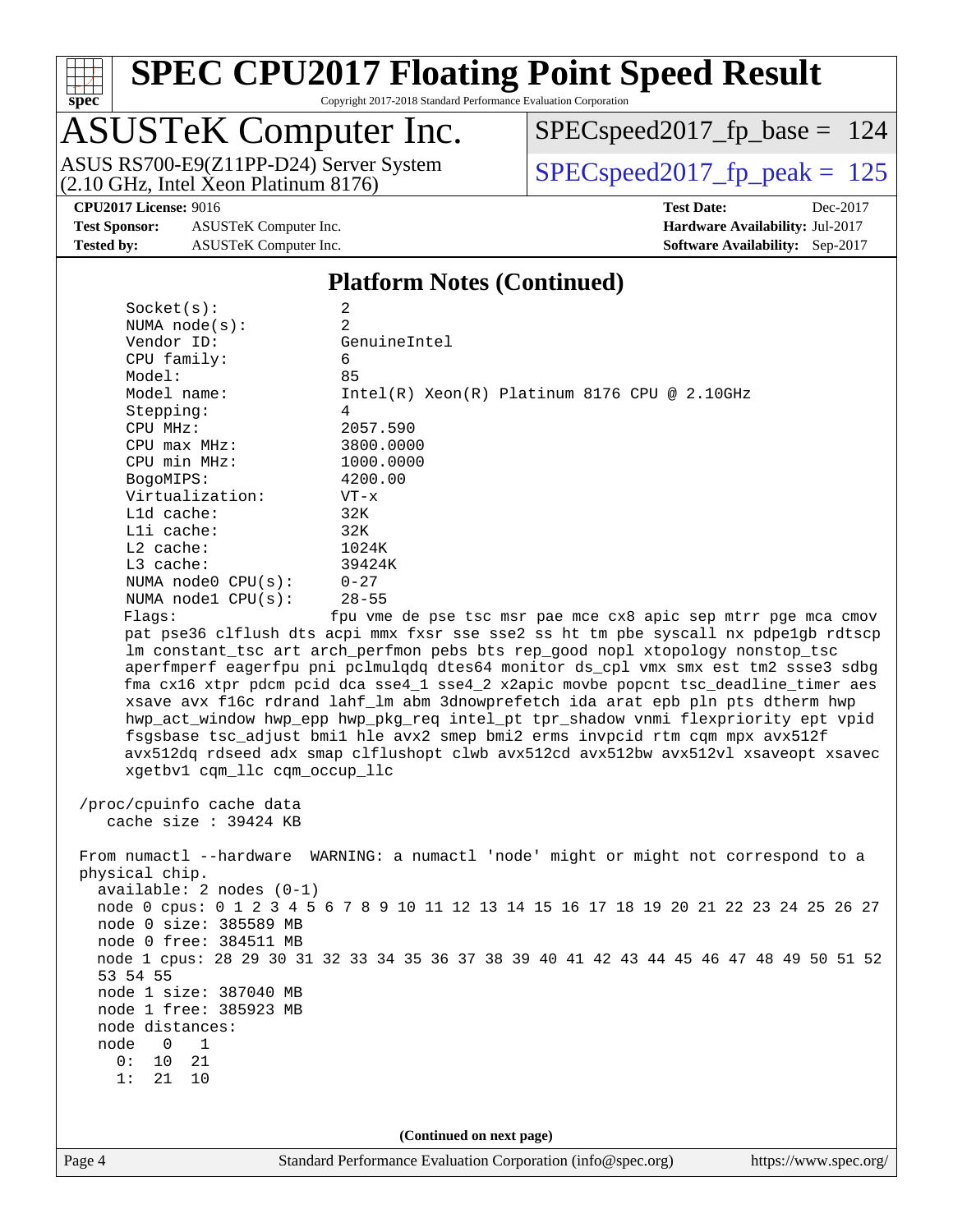

Copyright 2017-2018 Standard Performance Evaluation Corporation

### ASUSTeK Computer Inc.

(2.10 GHz, Intel Xeon Platinum 8176) ASUS RS700-E9(Z11PP-D24) Server System  $SPEC speed2017$  fp\_peak = 125

 $SPEC speed2017_fp\_base = 124$ 

**[Test Sponsor:](http://www.spec.org/auto/cpu2017/Docs/result-fields.html#TestSponsor)** ASUSTeK Computer Inc. **[Hardware Availability:](http://www.spec.org/auto/cpu2017/Docs/result-fields.html#HardwareAvailability)** Jul-2017 **[Tested by:](http://www.spec.org/auto/cpu2017/Docs/result-fields.html#Testedby)** ASUSTeK Computer Inc. **[Software Availability:](http://www.spec.org/auto/cpu2017/Docs/result-fields.html#SoftwareAvailability)** Sep-2017

**[CPU2017 License:](http://www.spec.org/auto/cpu2017/Docs/result-fields.html#CPU2017License)** 9016 **[Test Date:](http://www.spec.org/auto/cpu2017/Docs/result-fields.html#TestDate)** Dec-2017

#### **[Platform Notes \(Continued\)](http://www.spec.org/auto/cpu2017/Docs/result-fields.html#PlatformNotes)**

From /proc/meminfo<br>MemTotal: 791173296 kB MemTotal: HugePages\_Total: 0 Hugepagesize: 2048 kB From /etc/\*release\* /etc/\*version\* SuSE-release: SUSE Linux Enterprise Server 12 (x86\_64) VERSION = 12 PATCHLEVEL = 2 # This file is deprecated and will be removed in a future service pack or release. # Please check /etc/os-release for details about this release. os-release: NAME="SLES" VERSION="12-SP2" VERSION\_ID="12.2" PRETTY\_NAME="SUSE Linux Enterprise Server 12 SP2" ID="sles" ANSI\_COLOR="0;32" CPE\_NAME="cpe:/o:suse:sles:12:sp2" uname -a: Linux linux-pmm5 4.4.21-69-default #1 SMP Tue Oct 25 10:58:20 UTC 2016 (9464f67) x86\_64 x86\_64 x86\_64 GNU/Linux run-level 3 Dec 22 15:18 SPEC is set to: /spec2017 Filesystem Type Size Used Avail Use% Mounted on /dev/sda2 btrfs 203G 42G 160G 21% / Additional information from dmidecode follows. WARNING: Use caution when you interpret this section. The 'dmidecode' program reads system data which is "intended to allow hardware to be accurately determined", but the intent may not be met, as there are frequent changes to hardware, firmware, and the "DMTF SMBIOS" standard. BIOS American Megatrends Inc. 0601 10/17/2017 Memory: 24x Samsung M393A4K40BB2-CTD 32 GB 2 rank 2666 (End of data from sysinfo program) **[Compiler Version Notes](http://www.spec.org/auto/cpu2017/Docs/result-fields.html#CompilerVersionNotes)** ============================================================================== CC 619.lbm\_s(base) 638.imagick\_s(base, peak) 644.nab\_s(base, peak) ------------------------------------------------------------------------------ **(Continued on next page)**

Page 5 Standard Performance Evaluation Corporation [\(info@spec.org\)](mailto:info@spec.org) <https://www.spec.org/>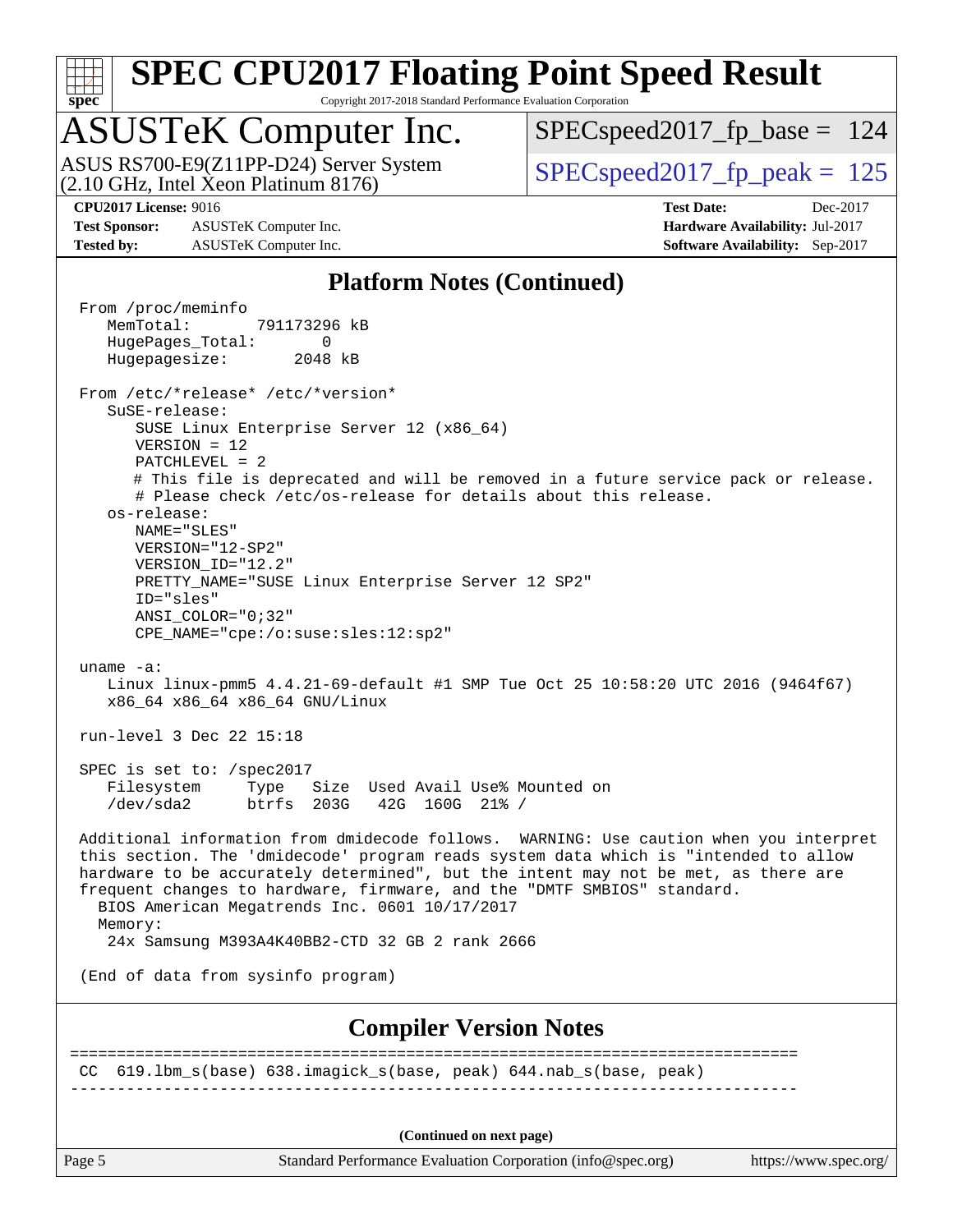| ч<br>e<br>۱, |  |  |  |  |  |
|--------------|--|--|--|--|--|

Copyright 2017-2018 Standard Performance Evaluation Corporation

### ASUSTeK Computer Inc.

ASUS RS700-E9(Z11PP-D24) Server System <br>(2.10 GHz, Intel Xeon Platinum 8176) [SPECspeed2017\\_fp\\_peak =](http://www.spec.org/auto/cpu2017/Docs/result-fields.html#SPECspeed2017fppeak) 125

 $SPEC speed2017_fp\_base = 124$ 

**[Test Sponsor:](http://www.spec.org/auto/cpu2017/Docs/result-fields.html#TestSponsor)** ASUSTeK Computer Inc. **[Hardware Availability:](http://www.spec.org/auto/cpu2017/Docs/result-fields.html#HardwareAvailability)** Jul-2017 **[Tested by:](http://www.spec.org/auto/cpu2017/Docs/result-fields.html#Testedby)** ASUSTeK Computer Inc. **[Software Availability:](http://www.spec.org/auto/cpu2017/Docs/result-fields.html#SoftwareAvailability)** Sep-2017

**[CPU2017 License:](http://www.spec.org/auto/cpu2017/Docs/result-fields.html#CPU2017License)** 9016 **[Test Date:](http://www.spec.org/auto/cpu2017/Docs/result-fields.html#TestDate)** Dec-2017

### **[Compiler Version Notes \(Continued\)](http://www.spec.org/auto/cpu2017/Docs/result-fields.html#CompilerVersionNotes)**

| icc (ICC) 18.0.0 20170811<br>Copyright (C) 1985-2017 Intel Corporation. All rights reserved.                               |  |                          |  |  |  |
|----------------------------------------------------------------------------------------------------------------------------|--|--------------------------|--|--|--|
| $CC$ $619.1bm_s(peak)$                                                                                                     |  |                          |  |  |  |
| icc (ICC) 18.0.0 20170811                                                                                                  |  |                          |  |  |  |
| Copyright (C) 1985-2017 Intel Corporation. All rights reserved.                                                            |  |                          |  |  |  |
| 607.cactuBSSN_s(base)<br>FC                                                                                                |  |                          |  |  |  |
|                                                                                                                            |  |                          |  |  |  |
| icpc (ICC) 18.0.0 20170811<br>Copyright (C) 1985-2017 Intel Corporation. All rights reserved.<br>icc (ICC) 18.0.0 20170811 |  |                          |  |  |  |
| Copyright (C) 1985-2017 Intel Corporation. All rights reserved.<br>ifort (IFORT) 18.0.0 20170811                           |  |                          |  |  |  |
| Copyright (C) 1985-2017 Intel Corporation. All rights reserved.                                                            |  |                          |  |  |  |
| 607.cactuBSSN_s(peak)<br>FC                                                                                                |  |                          |  |  |  |
|                                                                                                                            |  |                          |  |  |  |
| icpc (ICC) 18.0.0 20170811<br>Copyright (C) 1985-2017 Intel Corporation. All rights reserved.<br>icc (ICC) 18.0.0 20170811 |  |                          |  |  |  |
| Copyright (C) 1985-2017 Intel Corporation. All rights reserved.                                                            |  |                          |  |  |  |
| ifort (IFORT) 18.0.0 20170811<br>Copyright (C) 1985-2017 Intel Corporation. All rights reserved.                           |  |                          |  |  |  |
|                                                                                                                            |  |                          |  |  |  |
| FC 603.bwaves_s(base) 649.fotonik3d_s(base) 654.roms_s(base)                                                               |  |                          |  |  |  |
| ifort (IFORT) 18.0.0 20170811<br>Copyright (C) 1985-2017 Intel Corporation. All rights reserved.                           |  |                          |  |  |  |
| FC.                                                                                                                        |  |                          |  |  |  |
| 603.bwaves_s(peak) 649.fotonik3d_s(peak) 654.roms_s(peak)                                                                  |  |                          |  |  |  |
| ifort (IFORT) 18.0.0 20170811<br>Copyright (C) 1985-2017 Intel Corporation. All rights reserved.                           |  |                          |  |  |  |
|                                                                                                                            |  |                          |  |  |  |
|                                                                                                                            |  | (Continued on next page) |  |  |  |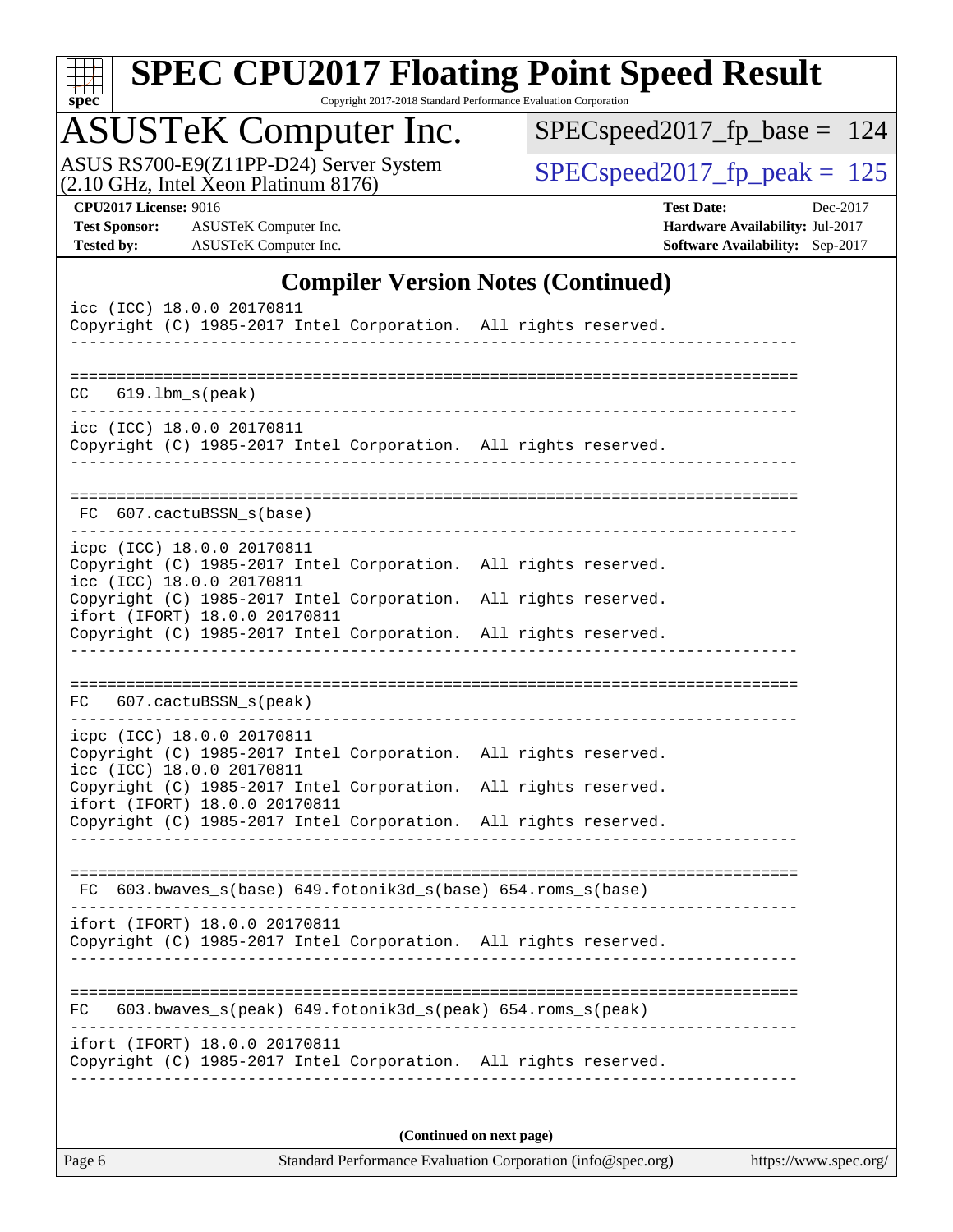

Copyright 2017-2018 Standard Performance Evaluation Corporation

### ASUSTeK Computer Inc.

 $(2.10 \text{ GHz}, \text{Intel } \hat{X}$  eon Platinum 8176) ASUS RS700-E9(Z11PP-D24) Server System  $\boxed{\text{SPEC speed2017~fp~peak = 125}}$ 

[SPECspeed2017\\_fp\\_base =](http://www.spec.org/auto/cpu2017/Docs/result-fields.html#SPECspeed2017fpbase) 124

**[Test Sponsor:](http://www.spec.org/auto/cpu2017/Docs/result-fields.html#TestSponsor)** ASUSTeK Computer Inc. **[Hardware Availability:](http://www.spec.org/auto/cpu2017/Docs/result-fields.html#HardwareAvailability)** Jul-2017 **[Tested by:](http://www.spec.org/auto/cpu2017/Docs/result-fields.html#Testedby)** ASUSTeK Computer Inc. **[Software Availability:](http://www.spec.org/auto/cpu2017/Docs/result-fields.html#SoftwareAvailability)** Sep-2017

**[CPU2017 License:](http://www.spec.org/auto/cpu2017/Docs/result-fields.html#CPU2017License)** 9016 **[Test Date:](http://www.spec.org/auto/cpu2017/Docs/result-fields.html#TestDate)** Dec-2017

#### **[Compiler Version Notes \(Continued\)](http://www.spec.org/auto/cpu2017/Docs/result-fields.html#CompilerVersionNotes)**

| CC $621.wrf$ s(base) $627.cam4$ s(base, peak) $628.pop2$ s(base)                                                              |  |
|-------------------------------------------------------------------------------------------------------------------------------|--|
| ifort (IFORT) 18.0.0 20170811<br>Copyright (C) 1985-2017 Intel Corporation. All rights reserved.<br>icc (ICC) 18.0.0 20170811 |  |
| Copyright (C) 1985-2017 Intel Corporation. All rights reserved.                                                               |  |
| $CC$ 621.wrf $s$ (peak) 628.pop2 $s$ (peak)                                                                                   |  |
| ifort (IFORT) 18.0.0 20170811<br>Copyright (C) 1985-2017 Intel Corporation. All rights reserved.<br>icc (ICC) 18.0.0 20170811 |  |
| Copyright (C) 1985-2017 Intel Corporation. All rights reserved.                                                               |  |

### **[Base Compiler Invocation](http://www.spec.org/auto/cpu2017/Docs/result-fields.html#BaseCompilerInvocation)**

[C benchmarks](http://www.spec.org/auto/cpu2017/Docs/result-fields.html#Cbenchmarks): [icc -m64 -std=c11](http://www.spec.org/cpu2017/results/res2018q1/cpu2017-20171224-02027.flags.html#user_CCbase_intel_icc_64bit_c11_33ee0cdaae7deeeab2a9725423ba97205ce30f63b9926c2519791662299b76a0318f32ddfffdc46587804de3178b4f9328c46fa7c2b0cd779d7a61945c91cd35)

[Fortran benchmarks](http://www.spec.org/auto/cpu2017/Docs/result-fields.html#Fortranbenchmarks): [ifort -m64](http://www.spec.org/cpu2017/results/res2018q1/cpu2017-20171224-02027.flags.html#user_FCbase_intel_ifort_64bit_24f2bb282fbaeffd6157abe4f878425411749daecae9a33200eee2bee2fe76f3b89351d69a8130dd5949958ce389cf37ff59a95e7a40d588e8d3a57e0c3fd751)

[Benchmarks using both Fortran and C](http://www.spec.org/auto/cpu2017/Docs/result-fields.html#BenchmarksusingbothFortranandC): [ifort -m64](http://www.spec.org/cpu2017/results/res2018q1/cpu2017-20171224-02027.flags.html#user_CC_FCbase_intel_ifort_64bit_24f2bb282fbaeffd6157abe4f878425411749daecae9a33200eee2bee2fe76f3b89351d69a8130dd5949958ce389cf37ff59a95e7a40d588e8d3a57e0c3fd751) [icc -m64 -std=c11](http://www.spec.org/cpu2017/results/res2018q1/cpu2017-20171224-02027.flags.html#user_CC_FCbase_intel_icc_64bit_c11_33ee0cdaae7deeeab2a9725423ba97205ce30f63b9926c2519791662299b76a0318f32ddfffdc46587804de3178b4f9328c46fa7c2b0cd779d7a61945c91cd35)

[Benchmarks using Fortran, C, and C++:](http://www.spec.org/auto/cpu2017/Docs/result-fields.html#BenchmarksusingFortranCandCXX) [icpc -m64](http://www.spec.org/cpu2017/results/res2018q1/cpu2017-20171224-02027.flags.html#user_CC_CXX_FCbase_intel_icpc_64bit_4ecb2543ae3f1412ef961e0650ca070fec7b7afdcd6ed48761b84423119d1bf6bdf5cad15b44d48e7256388bc77273b966e5eb805aefd121eb22e9299b2ec9d9) [icc -m64 -std=c11](http://www.spec.org/cpu2017/results/res2018q1/cpu2017-20171224-02027.flags.html#user_CC_CXX_FCbase_intel_icc_64bit_c11_33ee0cdaae7deeeab2a9725423ba97205ce30f63b9926c2519791662299b76a0318f32ddfffdc46587804de3178b4f9328c46fa7c2b0cd779d7a61945c91cd35) [ifort -m64](http://www.spec.org/cpu2017/results/res2018q1/cpu2017-20171224-02027.flags.html#user_CC_CXX_FCbase_intel_ifort_64bit_24f2bb282fbaeffd6157abe4f878425411749daecae9a33200eee2bee2fe76f3b89351d69a8130dd5949958ce389cf37ff59a95e7a40d588e8d3a57e0c3fd751)

### **[Base Portability Flags](http://www.spec.org/auto/cpu2017/Docs/result-fields.html#BasePortabilityFlags)**

 603.bwaves\_s: [-DSPEC\\_LP64](http://www.spec.org/cpu2017/results/res2018q1/cpu2017-20171224-02027.flags.html#suite_basePORTABILITY603_bwaves_s_DSPEC_LP64) 607.cactuBSSN\_s: [-DSPEC\\_LP64](http://www.spec.org/cpu2017/results/res2018q1/cpu2017-20171224-02027.flags.html#suite_basePORTABILITY607_cactuBSSN_s_DSPEC_LP64) 619.lbm\_s: [-DSPEC\\_LP64](http://www.spec.org/cpu2017/results/res2018q1/cpu2017-20171224-02027.flags.html#suite_basePORTABILITY619_lbm_s_DSPEC_LP64) 621.wrf\_s: [-DSPEC\\_LP64](http://www.spec.org/cpu2017/results/res2018q1/cpu2017-20171224-02027.flags.html#suite_basePORTABILITY621_wrf_s_DSPEC_LP64) [-DSPEC\\_CASE\\_FLAG](http://www.spec.org/cpu2017/results/res2018q1/cpu2017-20171224-02027.flags.html#b621.wrf_s_baseCPORTABILITY_DSPEC_CASE_FLAG) [-convert big\\_endian](http://www.spec.org/cpu2017/results/res2018q1/cpu2017-20171224-02027.flags.html#user_baseFPORTABILITY621_wrf_s_convert_big_endian_c3194028bc08c63ac5d04de18c48ce6d347e4e562e8892b8bdbdc0214820426deb8554edfa529a3fb25a586e65a3d812c835984020483e7e73212c4d31a38223) 627.cam4\_s: [-DSPEC\\_LP64](http://www.spec.org/cpu2017/results/res2018q1/cpu2017-20171224-02027.flags.html#suite_basePORTABILITY627_cam4_s_DSPEC_LP64) [-DSPEC\\_CASE\\_FLAG](http://www.spec.org/cpu2017/results/res2018q1/cpu2017-20171224-02027.flags.html#b627.cam4_s_baseCPORTABILITY_DSPEC_CASE_FLAG) 628.pop2\_s: [-DSPEC\\_LP64](http://www.spec.org/cpu2017/results/res2018q1/cpu2017-20171224-02027.flags.html#suite_basePORTABILITY628_pop2_s_DSPEC_LP64) [-DSPEC\\_CASE\\_FLAG](http://www.spec.org/cpu2017/results/res2018q1/cpu2017-20171224-02027.flags.html#b628.pop2_s_baseCPORTABILITY_DSPEC_CASE_FLAG) [-convert big\\_endian](http://www.spec.org/cpu2017/results/res2018q1/cpu2017-20171224-02027.flags.html#user_baseFPORTABILITY628_pop2_s_convert_big_endian_c3194028bc08c63ac5d04de18c48ce6d347e4e562e8892b8bdbdc0214820426deb8554edfa529a3fb25a586e65a3d812c835984020483e7e73212c4d31a38223) [-assume byterecl](http://www.spec.org/cpu2017/results/res2018q1/cpu2017-20171224-02027.flags.html#user_baseFPORTABILITY628_pop2_s_assume_byterecl_7e47d18b9513cf18525430bbf0f2177aa9bf368bc7a059c09b2c06a34b53bd3447c950d3f8d6c70e3faf3a05c8557d66a5798b567902e8849adc142926523472) 638.imagick\_s: [-DSPEC\\_LP64](http://www.spec.org/cpu2017/results/res2018q1/cpu2017-20171224-02027.flags.html#suite_basePORTABILITY638_imagick_s_DSPEC_LP64) 644.nab\_s: [-DSPEC\\_LP64](http://www.spec.org/cpu2017/results/res2018q1/cpu2017-20171224-02027.flags.html#suite_basePORTABILITY644_nab_s_DSPEC_LP64)

**(Continued on next page)**

Page 7 Standard Performance Evaluation Corporation [\(info@spec.org\)](mailto:info@spec.org) <https://www.spec.org/>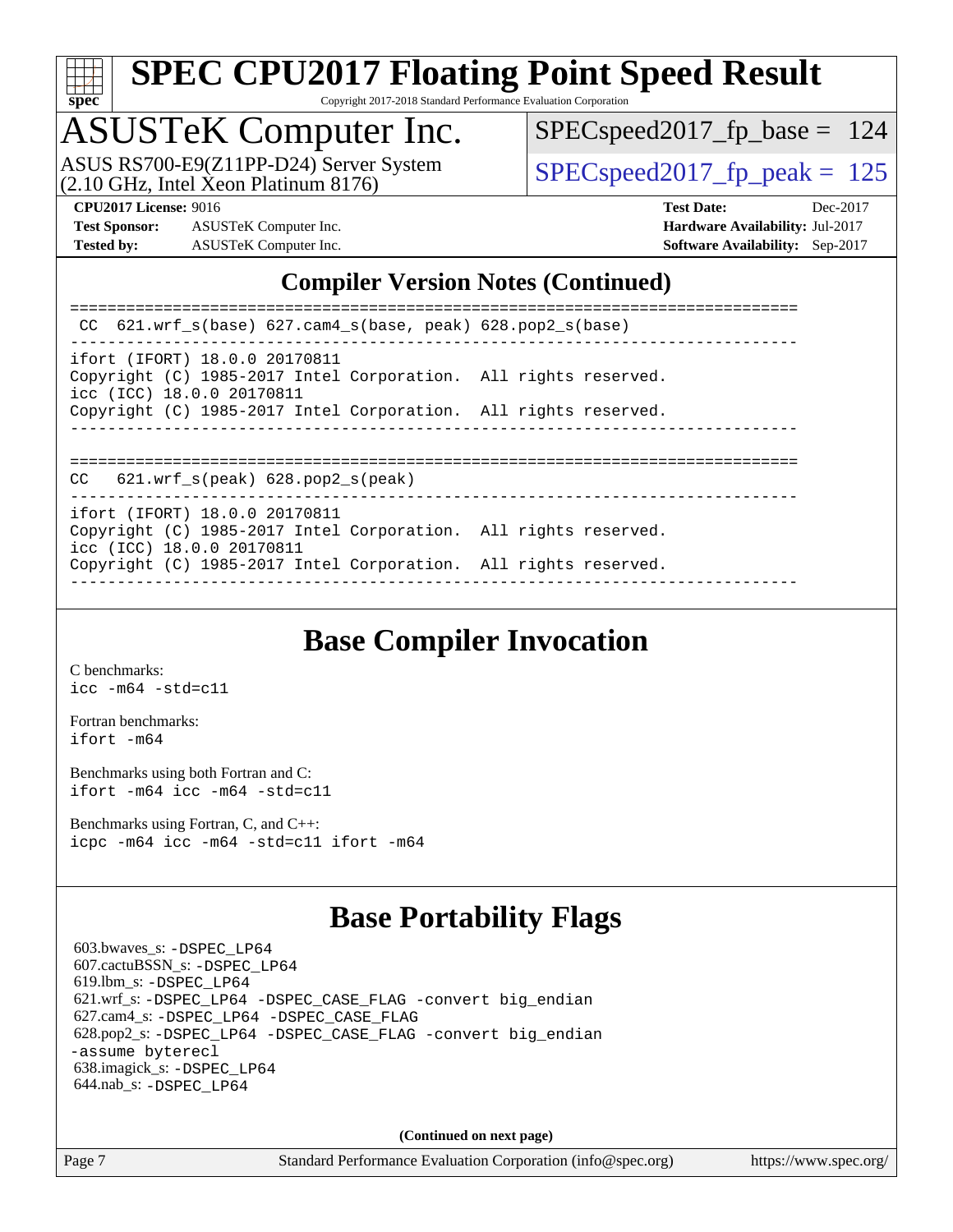

Copyright 2017-2018 Standard Performance Evaluation Corporation

### ASUSTeK Computer Inc.

(2.10 GHz, Intel Xeon Platinum 8176) ASUS RS700-E9(Z11PP-D24) Server System  $\boxed{\text{SPEC speed2017~fp~peak = 125}}$ 

SPECspeed2017 fp base =  $124$ 

**[Test Sponsor:](http://www.spec.org/auto/cpu2017/Docs/result-fields.html#TestSponsor)** ASUSTeK Computer Inc. **[Hardware Availability:](http://www.spec.org/auto/cpu2017/Docs/result-fields.html#HardwareAvailability)** Jul-2017 **[Tested by:](http://www.spec.org/auto/cpu2017/Docs/result-fields.html#Testedby)** ASUSTeK Computer Inc. **[Software Availability:](http://www.spec.org/auto/cpu2017/Docs/result-fields.html#SoftwareAvailability)** Sep-2017

**[CPU2017 License:](http://www.spec.org/auto/cpu2017/Docs/result-fields.html#CPU2017License)** 9016 **[Test Date:](http://www.spec.org/auto/cpu2017/Docs/result-fields.html#TestDate)** Dec-2017

### **[Base Portability Flags \(Continued\)](http://www.spec.org/auto/cpu2017/Docs/result-fields.html#BasePortabilityFlags)**

 649.fotonik3d\_s: [-DSPEC\\_LP64](http://www.spec.org/cpu2017/results/res2018q1/cpu2017-20171224-02027.flags.html#suite_basePORTABILITY649_fotonik3d_s_DSPEC_LP64) 654.roms\_s: [-DSPEC\\_LP64](http://www.spec.org/cpu2017/results/res2018q1/cpu2017-20171224-02027.flags.html#suite_basePORTABILITY654_roms_s_DSPEC_LP64)

### **[Base Optimization Flags](http://www.spec.org/auto/cpu2017/Docs/result-fields.html#BaseOptimizationFlags)**

[C benchmarks](http://www.spec.org/auto/cpu2017/Docs/result-fields.html#Cbenchmarks):

[-xCORE-AVX512](http://www.spec.org/cpu2017/results/res2018q1/cpu2017-20171224-02027.flags.html#user_CCbase_f-xCORE-AVX512) [-ipo](http://www.spec.org/cpu2017/results/res2018q1/cpu2017-20171224-02027.flags.html#user_CCbase_f-ipo) [-O3](http://www.spec.org/cpu2017/results/res2018q1/cpu2017-20171224-02027.flags.html#user_CCbase_f-O3) [-no-prec-div](http://www.spec.org/cpu2017/results/res2018q1/cpu2017-20171224-02027.flags.html#user_CCbase_f-no-prec-div) [-qopt-prefetch](http://www.spec.org/cpu2017/results/res2018q1/cpu2017-20171224-02027.flags.html#user_CCbase_f-qopt-prefetch)

[-ffinite-math-only](http://www.spec.org/cpu2017/results/res2018q1/cpu2017-20171224-02027.flags.html#user_CCbase_f_finite_math_only_cb91587bd2077682c4b38af759c288ed7c732db004271a9512da14a4f8007909a5f1427ecbf1a0fb78ff2a814402c6114ac565ca162485bbcae155b5e4258871) [-qopt-mem-layout-trans=3](http://www.spec.org/cpu2017/results/res2018q1/cpu2017-20171224-02027.flags.html#user_CCbase_f-qopt-mem-layout-trans_de80db37974c74b1f0e20d883f0b675c88c3b01e9d123adea9b28688d64333345fb62bc4a798493513fdb68f60282f9a726aa07f478b2f7113531aecce732043) [-qopenmp](http://www.spec.org/cpu2017/results/res2018q1/cpu2017-20171224-02027.flags.html#user_CCbase_qopenmp_16be0c44f24f464004c6784a7acb94aca937f053568ce72f94b139a11c7c168634a55f6653758ddd83bcf7b8463e8028bb0b48b77bcddc6b78d5d95bb1df2967) [-DSPEC\\_OPENMP](http://www.spec.org/cpu2017/results/res2018q1/cpu2017-20171224-02027.flags.html#suite_CCbase_DSPEC_OPENMP)

[Fortran benchmarks](http://www.spec.org/auto/cpu2017/Docs/result-fields.html#Fortranbenchmarks):

[-DSPEC\\_OPENMP](http://www.spec.org/cpu2017/results/res2018q1/cpu2017-20171224-02027.flags.html#suite_FCbase_DSPEC_OPENMP) [-xCORE-AVX512](http://www.spec.org/cpu2017/results/res2018q1/cpu2017-20171224-02027.flags.html#user_FCbase_f-xCORE-AVX512) [-ipo](http://www.spec.org/cpu2017/results/res2018q1/cpu2017-20171224-02027.flags.html#user_FCbase_f-ipo) [-O3](http://www.spec.org/cpu2017/results/res2018q1/cpu2017-20171224-02027.flags.html#user_FCbase_f-O3) [-no-prec-div](http://www.spec.org/cpu2017/results/res2018q1/cpu2017-20171224-02027.flags.html#user_FCbase_f-no-prec-div) [-qopt-prefetch](http://www.spec.org/cpu2017/results/res2018q1/cpu2017-20171224-02027.flags.html#user_FCbase_f-qopt-prefetch) [-ffinite-math-only](http://www.spec.org/cpu2017/results/res2018q1/cpu2017-20171224-02027.flags.html#user_FCbase_f_finite_math_only_cb91587bd2077682c4b38af759c288ed7c732db004271a9512da14a4f8007909a5f1427ecbf1a0fb78ff2a814402c6114ac565ca162485bbcae155b5e4258871) [-qopt-mem-layout-trans=3](http://www.spec.org/cpu2017/results/res2018q1/cpu2017-20171224-02027.flags.html#user_FCbase_f-qopt-mem-layout-trans_de80db37974c74b1f0e20d883f0b675c88c3b01e9d123adea9b28688d64333345fb62bc4a798493513fdb68f60282f9a726aa07f478b2f7113531aecce732043) [-qopenmp](http://www.spec.org/cpu2017/results/res2018q1/cpu2017-20171224-02027.flags.html#user_FCbase_qopenmp_16be0c44f24f464004c6784a7acb94aca937f053568ce72f94b139a11c7c168634a55f6653758ddd83bcf7b8463e8028bb0b48b77bcddc6b78d5d95bb1df2967) [-nostandard-realloc-lhs](http://www.spec.org/cpu2017/results/res2018q1/cpu2017-20171224-02027.flags.html#user_FCbase_f_2003_std_realloc_82b4557e90729c0f113870c07e44d33d6f5a304b4f63d4c15d2d0f1fab99f5daaed73bdb9275d9ae411527f28b936061aa8b9c8f2d63842963b95c9dd6426b8a) [-align array32byte](http://www.spec.org/cpu2017/results/res2018q1/cpu2017-20171224-02027.flags.html#user_FCbase_align_array32byte_b982fe038af199962ba9a80c053b8342c548c85b40b8e86eb3cc33dee0d7986a4af373ac2d51c3f7cf710a18d62fdce2948f201cd044323541f22fc0fffc51b6)

[Benchmarks using both Fortran and C](http://www.spec.org/auto/cpu2017/Docs/result-fields.html#BenchmarksusingbothFortranandC):

[-xCORE-AVX512](http://www.spec.org/cpu2017/results/res2018q1/cpu2017-20171224-02027.flags.html#user_CC_FCbase_f-xCORE-AVX512) [-ipo](http://www.spec.org/cpu2017/results/res2018q1/cpu2017-20171224-02027.flags.html#user_CC_FCbase_f-ipo) [-O3](http://www.spec.org/cpu2017/results/res2018q1/cpu2017-20171224-02027.flags.html#user_CC_FCbase_f-O3) [-no-prec-div](http://www.spec.org/cpu2017/results/res2018q1/cpu2017-20171224-02027.flags.html#user_CC_FCbase_f-no-prec-div) [-qopt-prefetch](http://www.spec.org/cpu2017/results/res2018q1/cpu2017-20171224-02027.flags.html#user_CC_FCbase_f-qopt-prefetch) [-ffinite-math-only](http://www.spec.org/cpu2017/results/res2018q1/cpu2017-20171224-02027.flags.html#user_CC_FCbase_f_finite_math_only_cb91587bd2077682c4b38af759c288ed7c732db004271a9512da14a4f8007909a5f1427ecbf1a0fb78ff2a814402c6114ac565ca162485bbcae155b5e4258871) [-qopt-mem-layout-trans=3](http://www.spec.org/cpu2017/results/res2018q1/cpu2017-20171224-02027.flags.html#user_CC_FCbase_f-qopt-mem-layout-trans_de80db37974c74b1f0e20d883f0b675c88c3b01e9d123adea9b28688d64333345fb62bc4a798493513fdb68f60282f9a726aa07f478b2f7113531aecce732043) [-qopenmp](http://www.spec.org/cpu2017/results/res2018q1/cpu2017-20171224-02027.flags.html#user_CC_FCbase_qopenmp_16be0c44f24f464004c6784a7acb94aca937f053568ce72f94b139a11c7c168634a55f6653758ddd83bcf7b8463e8028bb0b48b77bcddc6b78d5d95bb1df2967) [-DSPEC\\_OPENMP](http://www.spec.org/cpu2017/results/res2018q1/cpu2017-20171224-02027.flags.html#suite_CC_FCbase_DSPEC_OPENMP) [-nostandard-realloc-lhs](http://www.spec.org/cpu2017/results/res2018q1/cpu2017-20171224-02027.flags.html#user_CC_FCbase_f_2003_std_realloc_82b4557e90729c0f113870c07e44d33d6f5a304b4f63d4c15d2d0f1fab99f5daaed73bdb9275d9ae411527f28b936061aa8b9c8f2d63842963b95c9dd6426b8a) [-align array32byte](http://www.spec.org/cpu2017/results/res2018q1/cpu2017-20171224-02027.flags.html#user_CC_FCbase_align_array32byte_b982fe038af199962ba9a80c053b8342c548c85b40b8e86eb3cc33dee0d7986a4af373ac2d51c3f7cf710a18d62fdce2948f201cd044323541f22fc0fffc51b6)

[Benchmarks using Fortran, C, and C++:](http://www.spec.org/auto/cpu2017/Docs/result-fields.html#BenchmarksusingFortranCandCXX)

[-xCORE-AVX512](http://www.spec.org/cpu2017/results/res2018q1/cpu2017-20171224-02027.flags.html#user_CC_CXX_FCbase_f-xCORE-AVX512) [-ipo](http://www.spec.org/cpu2017/results/res2018q1/cpu2017-20171224-02027.flags.html#user_CC_CXX_FCbase_f-ipo) [-O3](http://www.spec.org/cpu2017/results/res2018q1/cpu2017-20171224-02027.flags.html#user_CC_CXX_FCbase_f-O3) [-no-prec-div](http://www.spec.org/cpu2017/results/res2018q1/cpu2017-20171224-02027.flags.html#user_CC_CXX_FCbase_f-no-prec-div) [-qopt-prefetch](http://www.spec.org/cpu2017/results/res2018q1/cpu2017-20171224-02027.flags.html#user_CC_CXX_FCbase_f-qopt-prefetch) [-ffinite-math-only](http://www.spec.org/cpu2017/results/res2018q1/cpu2017-20171224-02027.flags.html#user_CC_CXX_FCbase_f_finite_math_only_cb91587bd2077682c4b38af759c288ed7c732db004271a9512da14a4f8007909a5f1427ecbf1a0fb78ff2a814402c6114ac565ca162485bbcae155b5e4258871) [-qopt-mem-layout-trans=3](http://www.spec.org/cpu2017/results/res2018q1/cpu2017-20171224-02027.flags.html#user_CC_CXX_FCbase_f-qopt-mem-layout-trans_de80db37974c74b1f0e20d883f0b675c88c3b01e9d123adea9b28688d64333345fb62bc4a798493513fdb68f60282f9a726aa07f478b2f7113531aecce732043) [-qopenmp](http://www.spec.org/cpu2017/results/res2018q1/cpu2017-20171224-02027.flags.html#user_CC_CXX_FCbase_qopenmp_16be0c44f24f464004c6784a7acb94aca937f053568ce72f94b139a11c7c168634a55f6653758ddd83bcf7b8463e8028bb0b48b77bcddc6b78d5d95bb1df2967) [-DSPEC\\_OPENMP](http://www.spec.org/cpu2017/results/res2018q1/cpu2017-20171224-02027.flags.html#suite_CC_CXX_FCbase_DSPEC_OPENMP) [-nostandard-realloc-lhs](http://www.spec.org/cpu2017/results/res2018q1/cpu2017-20171224-02027.flags.html#user_CC_CXX_FCbase_f_2003_std_realloc_82b4557e90729c0f113870c07e44d33d6f5a304b4f63d4c15d2d0f1fab99f5daaed73bdb9275d9ae411527f28b936061aa8b9c8f2d63842963b95c9dd6426b8a) [-align array32byte](http://www.spec.org/cpu2017/results/res2018q1/cpu2017-20171224-02027.flags.html#user_CC_CXX_FCbase_align_array32byte_b982fe038af199962ba9a80c053b8342c548c85b40b8e86eb3cc33dee0d7986a4af373ac2d51c3f7cf710a18d62fdce2948f201cd044323541f22fc0fffc51b6)

### **[Peak Compiler Invocation](http://www.spec.org/auto/cpu2017/Docs/result-fields.html#PeakCompilerInvocation)**

[C benchmarks](http://www.spec.org/auto/cpu2017/Docs/result-fields.html#Cbenchmarks): [icc -m64 -std=c11](http://www.spec.org/cpu2017/results/res2018q1/cpu2017-20171224-02027.flags.html#user_CCpeak_intel_icc_64bit_c11_33ee0cdaae7deeeab2a9725423ba97205ce30f63b9926c2519791662299b76a0318f32ddfffdc46587804de3178b4f9328c46fa7c2b0cd779d7a61945c91cd35)

[Fortran benchmarks](http://www.spec.org/auto/cpu2017/Docs/result-fields.html#Fortranbenchmarks): [ifort -m64](http://www.spec.org/cpu2017/results/res2018q1/cpu2017-20171224-02027.flags.html#user_FCpeak_intel_ifort_64bit_24f2bb282fbaeffd6157abe4f878425411749daecae9a33200eee2bee2fe76f3b89351d69a8130dd5949958ce389cf37ff59a95e7a40d588e8d3a57e0c3fd751)

[Benchmarks using both Fortran and C](http://www.spec.org/auto/cpu2017/Docs/result-fields.html#BenchmarksusingbothFortranandC): [ifort -m64](http://www.spec.org/cpu2017/results/res2018q1/cpu2017-20171224-02027.flags.html#user_CC_FCpeak_intel_ifort_64bit_24f2bb282fbaeffd6157abe4f878425411749daecae9a33200eee2bee2fe76f3b89351d69a8130dd5949958ce389cf37ff59a95e7a40d588e8d3a57e0c3fd751) [icc -m64 -std=c11](http://www.spec.org/cpu2017/results/res2018q1/cpu2017-20171224-02027.flags.html#user_CC_FCpeak_intel_icc_64bit_c11_33ee0cdaae7deeeab2a9725423ba97205ce30f63b9926c2519791662299b76a0318f32ddfffdc46587804de3178b4f9328c46fa7c2b0cd779d7a61945c91cd35)

[Benchmarks using Fortran, C, and C++:](http://www.spec.org/auto/cpu2017/Docs/result-fields.html#BenchmarksusingFortranCandCXX) [icpc -m64](http://www.spec.org/cpu2017/results/res2018q1/cpu2017-20171224-02027.flags.html#user_CC_CXX_FCpeak_intel_icpc_64bit_4ecb2543ae3f1412ef961e0650ca070fec7b7afdcd6ed48761b84423119d1bf6bdf5cad15b44d48e7256388bc77273b966e5eb805aefd121eb22e9299b2ec9d9) [icc -m64 -std=c11](http://www.spec.org/cpu2017/results/res2018q1/cpu2017-20171224-02027.flags.html#user_CC_CXX_FCpeak_intel_icc_64bit_c11_33ee0cdaae7deeeab2a9725423ba97205ce30f63b9926c2519791662299b76a0318f32ddfffdc46587804de3178b4f9328c46fa7c2b0cd779d7a61945c91cd35) [ifort -m64](http://www.spec.org/cpu2017/results/res2018q1/cpu2017-20171224-02027.flags.html#user_CC_CXX_FCpeak_intel_ifort_64bit_24f2bb282fbaeffd6157abe4f878425411749daecae9a33200eee2bee2fe76f3b89351d69a8130dd5949958ce389cf37ff59a95e7a40d588e8d3a57e0c3fd751)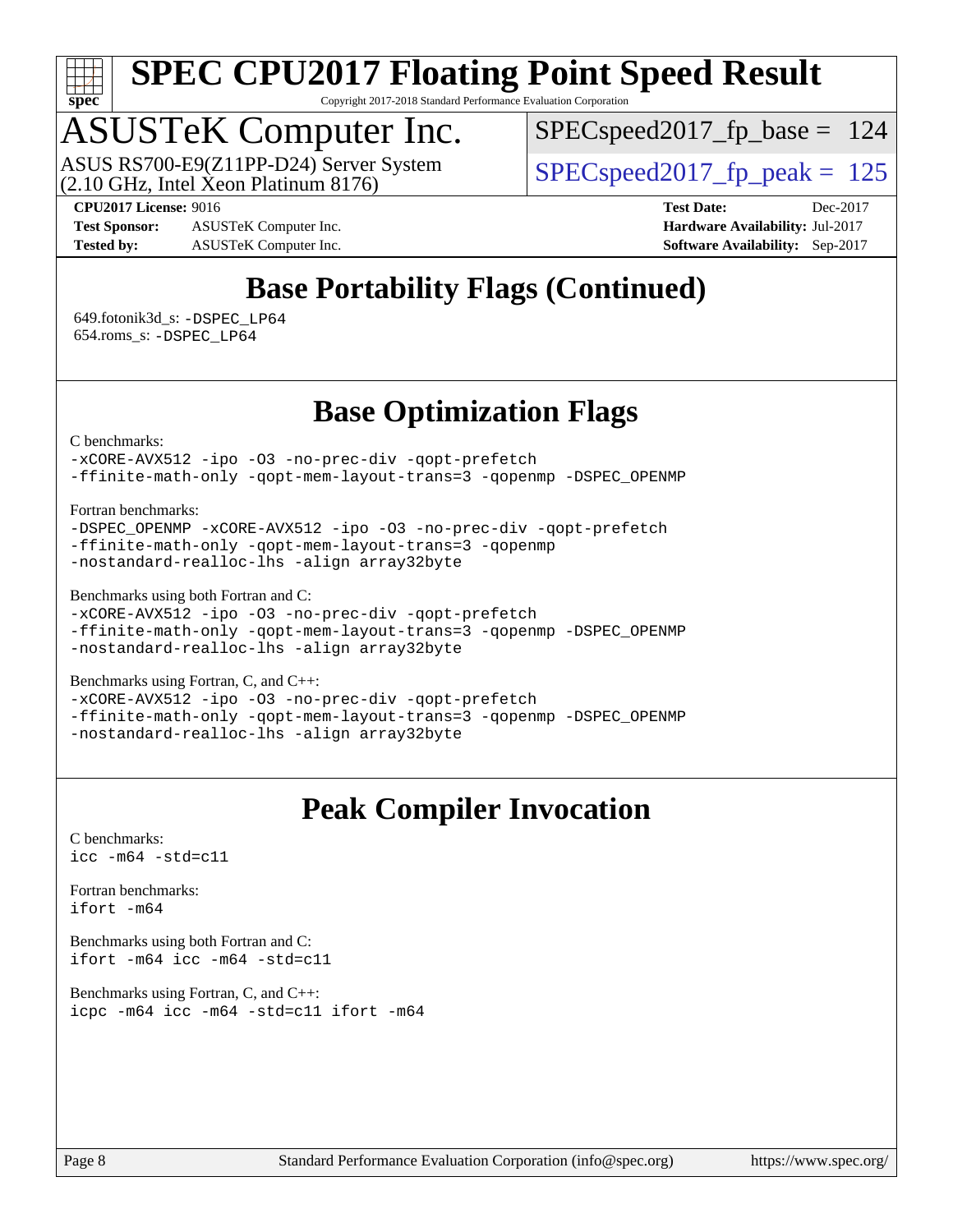

Copyright 2017-2018 Standard Performance Evaluation Corporation

### ASUSTeK Computer Inc.

(2.10 GHz, Intel Xeon Platinum 8176) ASUS RS700-E9(Z11PP-D24) Server System  $\big|$  SPECspeed2017 fp\_peak = 125

[SPECspeed2017\\_fp\\_base =](http://www.spec.org/auto/cpu2017/Docs/result-fields.html#SPECspeed2017fpbase) 124

**[Test Sponsor:](http://www.spec.org/auto/cpu2017/Docs/result-fields.html#TestSponsor)** ASUSTeK Computer Inc. **[Hardware Availability:](http://www.spec.org/auto/cpu2017/Docs/result-fields.html#HardwareAvailability)** Jul-2017 **[Tested by:](http://www.spec.org/auto/cpu2017/Docs/result-fields.html#Testedby)** ASUSTeK Computer Inc. **[Software Availability:](http://www.spec.org/auto/cpu2017/Docs/result-fields.html#SoftwareAvailability)** Sep-2017

**[CPU2017 License:](http://www.spec.org/auto/cpu2017/Docs/result-fields.html#CPU2017License)** 9016 **[Test Date:](http://www.spec.org/auto/cpu2017/Docs/result-fields.html#TestDate)** Dec-2017

### **[Peak Portability Flags](http://www.spec.org/auto/cpu2017/Docs/result-fields.html#PeakPortabilityFlags)**

Same as Base Portability Flags

### **[Peak Optimization Flags](http://www.spec.org/auto/cpu2017/Docs/result-fields.html#PeakOptimizationFlags)**

[C benchmarks](http://www.spec.org/auto/cpu2017/Docs/result-fields.html#Cbenchmarks):

 619.lbm\_s: [-prof-gen](http://www.spec.org/cpu2017/results/res2018q1/cpu2017-20171224-02027.flags.html#user_peakPASS1_CFLAGSPASS1_LDFLAGS619_lbm_s_prof_gen_5aa4926d6013ddb2a31985c654b3eb18169fc0c6952a63635c234f711e6e63dd76e94ad52365559451ec499a2cdb89e4dc58ba4c67ef54ca681ffbe1461d6b36)(pass 1) [-prof-use](http://www.spec.org/cpu2017/results/res2018q1/cpu2017-20171224-02027.flags.html#user_peakPASS2_CFLAGSPASS2_LDFLAGS619_lbm_s_prof_use_1a21ceae95f36a2b53c25747139a6c16ca95bd9def2a207b4f0849963b97e94f5260e30a0c64f4bb623698870e679ca08317ef8150905d41bd88c6f78df73f19)(pass 2) [-O2](http://www.spec.org/cpu2017/results/res2018q1/cpu2017-20171224-02027.flags.html#user_peakPASS1_COPTIMIZE619_lbm_s_f-O2) [-xCORE-AVX512](http://www.spec.org/cpu2017/results/res2018q1/cpu2017-20171224-02027.flags.html#user_peakPASS2_COPTIMIZE619_lbm_s_f-xCORE-AVX512) [-qopt-prefetch](http://www.spec.org/cpu2017/results/res2018q1/cpu2017-20171224-02027.flags.html#user_peakPASS1_COPTIMIZEPASS2_COPTIMIZE619_lbm_s_f-qopt-prefetch) [-ipo](http://www.spec.org/cpu2017/results/res2018q1/cpu2017-20171224-02027.flags.html#user_peakPASS2_COPTIMIZE619_lbm_s_f-ipo) [-O3](http://www.spec.org/cpu2017/results/res2018q1/cpu2017-20171224-02027.flags.html#user_peakPASS2_COPTIMIZE619_lbm_s_f-O3) [-ffinite-math-only](http://www.spec.org/cpu2017/results/res2018q1/cpu2017-20171224-02027.flags.html#user_peakPASS1_COPTIMIZEPASS2_COPTIMIZE619_lbm_s_f_finite_math_only_cb91587bd2077682c4b38af759c288ed7c732db004271a9512da14a4f8007909a5f1427ecbf1a0fb78ff2a814402c6114ac565ca162485bbcae155b5e4258871) [-no-prec-div](http://www.spec.org/cpu2017/results/res2018q1/cpu2017-20171224-02027.flags.html#user_peakPASS2_COPTIMIZE619_lbm_s_f-no-prec-div) [-qopt-mem-layout-trans=3](http://www.spec.org/cpu2017/results/res2018q1/cpu2017-20171224-02027.flags.html#user_peakPASS1_COPTIMIZEPASS2_COPTIMIZE619_lbm_s_f-qopt-mem-layout-trans_de80db37974c74b1f0e20d883f0b675c88c3b01e9d123adea9b28688d64333345fb62bc4a798493513fdb68f60282f9a726aa07f478b2f7113531aecce732043) [-DSPEC\\_SUPPRESS\\_OPENMP](http://www.spec.org/cpu2017/results/res2018q1/cpu2017-20171224-02027.flags.html#suite_peakPASS1_COPTIMIZE619_lbm_s_DSPEC_SUPPRESS_OPENMP) [-qopenmp](http://www.spec.org/cpu2017/results/res2018q1/cpu2017-20171224-02027.flags.html#user_peakPASS2_COPTIMIZE619_lbm_s_qopenmp_16be0c44f24f464004c6784a7acb94aca937f053568ce72f94b139a11c7c168634a55f6653758ddd83bcf7b8463e8028bb0b48b77bcddc6b78d5d95bb1df2967) [-DSPEC\\_OPENMP](http://www.spec.org/cpu2017/results/res2018q1/cpu2017-20171224-02027.flags.html#suite_peakPASS2_COPTIMIZE619_lbm_s_DSPEC_OPENMP)

 638.imagick\_s: [-xCORE-AVX512](http://www.spec.org/cpu2017/results/res2018q1/cpu2017-20171224-02027.flags.html#user_peakCOPTIMIZE638_imagick_s_f-xCORE-AVX512) [-ipo](http://www.spec.org/cpu2017/results/res2018q1/cpu2017-20171224-02027.flags.html#user_peakCOPTIMIZE638_imagick_s_f-ipo) [-O3](http://www.spec.org/cpu2017/results/res2018q1/cpu2017-20171224-02027.flags.html#user_peakCOPTIMIZE638_imagick_s_f-O3) [-no-prec-div](http://www.spec.org/cpu2017/results/res2018q1/cpu2017-20171224-02027.flags.html#user_peakCOPTIMIZE638_imagick_s_f-no-prec-div) [-qopt-prefetch](http://www.spec.org/cpu2017/results/res2018q1/cpu2017-20171224-02027.flags.html#user_peakCOPTIMIZE638_imagick_s_f-qopt-prefetch) [-ffinite-math-only](http://www.spec.org/cpu2017/results/res2018q1/cpu2017-20171224-02027.flags.html#user_peakCOPTIMIZE638_imagick_s_f_finite_math_only_cb91587bd2077682c4b38af759c288ed7c732db004271a9512da14a4f8007909a5f1427ecbf1a0fb78ff2a814402c6114ac565ca162485bbcae155b5e4258871) [-qopt-mem-layout-trans=3](http://www.spec.org/cpu2017/results/res2018q1/cpu2017-20171224-02027.flags.html#user_peakCOPTIMIZE638_imagick_s_f-qopt-mem-layout-trans_de80db37974c74b1f0e20d883f0b675c88c3b01e9d123adea9b28688d64333345fb62bc4a798493513fdb68f60282f9a726aa07f478b2f7113531aecce732043) [-qopenmp](http://www.spec.org/cpu2017/results/res2018q1/cpu2017-20171224-02027.flags.html#user_peakCOPTIMIZE638_imagick_s_qopenmp_16be0c44f24f464004c6784a7acb94aca937f053568ce72f94b139a11c7c168634a55f6653758ddd83bcf7b8463e8028bb0b48b77bcddc6b78d5d95bb1df2967) [-DSPEC\\_OPENMP](http://www.spec.org/cpu2017/results/res2018q1/cpu2017-20171224-02027.flags.html#suite_peakCOPTIMIZE638_imagick_s_DSPEC_OPENMP)

644.nab\_s: Same as 638.imagick\_s

[Fortran benchmarks](http://www.spec.org/auto/cpu2017/Docs/result-fields.html#Fortranbenchmarks): [-prof-gen](http://www.spec.org/cpu2017/results/res2018q1/cpu2017-20171224-02027.flags.html#user_FCpeak_prof_gen_5aa4926d6013ddb2a31985c654b3eb18169fc0c6952a63635c234f711e6e63dd76e94ad52365559451ec499a2cdb89e4dc58ba4c67ef54ca681ffbe1461d6b36)(pass 1) [-prof-use](http://www.spec.org/cpu2017/results/res2018q1/cpu2017-20171224-02027.flags.html#user_FCpeak_prof_use_1a21ceae95f36a2b53c25747139a6c16ca95bd9def2a207b4f0849963b97e94f5260e30a0c64f4bb623698870e679ca08317ef8150905d41bd88c6f78df73f19)(pass 2) [-DSPEC\\_SUPPRESS\\_OPENMP](http://www.spec.org/cpu2017/results/res2018q1/cpu2017-20171224-02027.flags.html#suite_FCpeak_DSPEC_SUPPRESS_OPENMP) [-DSPEC\\_OPENMP](http://www.spec.org/cpu2017/results/res2018q1/cpu2017-20171224-02027.flags.html#suite_FCpeak_DSPEC_OPENMP) [-O2](http://www.spec.org/cpu2017/results/res2018q1/cpu2017-20171224-02027.flags.html#user_FCpeak_f-O2) [-xCORE-AVX512](http://www.spec.org/cpu2017/results/res2018q1/cpu2017-20171224-02027.flags.html#user_FCpeak_f-xCORE-AVX512) [-qopt-prefetch](http://www.spec.org/cpu2017/results/res2018q1/cpu2017-20171224-02027.flags.html#user_FCpeak_f-qopt-prefetch) [-ipo](http://www.spec.org/cpu2017/results/res2018q1/cpu2017-20171224-02027.flags.html#user_FCpeak_f-ipo) [-O3](http://www.spec.org/cpu2017/results/res2018q1/cpu2017-20171224-02027.flags.html#user_FCpeak_f-O3) [-ffinite-math-only](http://www.spec.org/cpu2017/results/res2018q1/cpu2017-20171224-02027.flags.html#user_FCpeak_f_finite_math_only_cb91587bd2077682c4b38af759c288ed7c732db004271a9512da14a4f8007909a5f1427ecbf1a0fb78ff2a814402c6114ac565ca162485bbcae155b5e4258871) [-no-prec-div](http://www.spec.org/cpu2017/results/res2018q1/cpu2017-20171224-02027.flags.html#user_FCpeak_f-no-prec-div) [-qopt-mem-layout-trans=3](http://www.spec.org/cpu2017/results/res2018q1/cpu2017-20171224-02027.flags.html#user_FCpeak_f-qopt-mem-layout-trans_de80db37974c74b1f0e20d883f0b675c88c3b01e9d123adea9b28688d64333345fb62bc4a798493513fdb68f60282f9a726aa07f478b2f7113531aecce732043) [-qopenmp](http://www.spec.org/cpu2017/results/res2018q1/cpu2017-20171224-02027.flags.html#user_FCpeak_qopenmp_16be0c44f24f464004c6784a7acb94aca937f053568ce72f94b139a11c7c168634a55f6653758ddd83bcf7b8463e8028bb0b48b77bcddc6b78d5d95bb1df2967) [-nostandard-realloc-lhs](http://www.spec.org/cpu2017/results/res2018q1/cpu2017-20171224-02027.flags.html#user_FCpeak_f_2003_std_realloc_82b4557e90729c0f113870c07e44d33d6f5a304b4f63d4c15d2d0f1fab99f5daaed73bdb9275d9ae411527f28b936061aa8b9c8f2d63842963b95c9dd6426b8a) [-align array32byte](http://www.spec.org/cpu2017/results/res2018q1/cpu2017-20171224-02027.flags.html#user_FCpeak_align_array32byte_b982fe038af199962ba9a80c053b8342c548c85b40b8e86eb3cc33dee0d7986a4af373ac2d51c3f7cf710a18d62fdce2948f201cd044323541f22fc0fffc51b6)

[Benchmarks using both Fortran and C](http://www.spec.org/auto/cpu2017/Docs/result-fields.html#BenchmarksusingbothFortranandC):

 621.wrf\_s: [-prof-gen](http://www.spec.org/cpu2017/results/res2018q1/cpu2017-20171224-02027.flags.html#user_peakPASS1_CFLAGSPASS1_FFLAGSPASS1_LDFLAGS621_wrf_s_prof_gen_5aa4926d6013ddb2a31985c654b3eb18169fc0c6952a63635c234f711e6e63dd76e94ad52365559451ec499a2cdb89e4dc58ba4c67ef54ca681ffbe1461d6b36)(pass 1) [-prof-use](http://www.spec.org/cpu2017/results/res2018q1/cpu2017-20171224-02027.flags.html#user_peakPASS2_CFLAGSPASS2_FFLAGSPASS2_LDFLAGS621_wrf_s_prof_use_1a21ceae95f36a2b53c25747139a6c16ca95bd9def2a207b4f0849963b97e94f5260e30a0c64f4bb623698870e679ca08317ef8150905d41bd88c6f78df73f19)(pass 2) [-O2](http://www.spec.org/cpu2017/results/res2018q1/cpu2017-20171224-02027.flags.html#user_peakPASS1_COPTIMIZEPASS1_FOPTIMIZE621_wrf_s_f-O2) [-xCORE-AVX512](http://www.spec.org/cpu2017/results/res2018q1/cpu2017-20171224-02027.flags.html#user_peakPASS2_COPTIMIZEPASS2_FOPTIMIZE621_wrf_s_f-xCORE-AVX512) [-qopt-prefetch](http://www.spec.org/cpu2017/results/res2018q1/cpu2017-20171224-02027.flags.html#user_peakPASS1_COPTIMIZEPASS1_FOPTIMIZEPASS2_COPTIMIZEPASS2_FOPTIMIZE621_wrf_s_f-qopt-prefetch) [-ipo](http://www.spec.org/cpu2017/results/res2018q1/cpu2017-20171224-02027.flags.html#user_peakPASS2_COPTIMIZEPASS2_FOPTIMIZE621_wrf_s_f-ipo) [-O3](http://www.spec.org/cpu2017/results/res2018q1/cpu2017-20171224-02027.flags.html#user_peakPASS2_COPTIMIZEPASS2_FOPTIMIZE621_wrf_s_f-O3) [-ffinite-math-only](http://www.spec.org/cpu2017/results/res2018q1/cpu2017-20171224-02027.flags.html#user_peakPASS1_COPTIMIZEPASS1_FOPTIMIZEPASS2_COPTIMIZEPASS2_FOPTIMIZE621_wrf_s_f_finite_math_only_cb91587bd2077682c4b38af759c288ed7c732db004271a9512da14a4f8007909a5f1427ecbf1a0fb78ff2a814402c6114ac565ca162485bbcae155b5e4258871) [-no-prec-div](http://www.spec.org/cpu2017/results/res2018q1/cpu2017-20171224-02027.flags.html#user_peakPASS2_COPTIMIZEPASS2_FOPTIMIZE621_wrf_s_f-no-prec-div) [-qopt-mem-layout-trans=3](http://www.spec.org/cpu2017/results/res2018q1/cpu2017-20171224-02027.flags.html#user_peakPASS1_COPTIMIZEPASS1_FOPTIMIZEPASS2_COPTIMIZEPASS2_FOPTIMIZE621_wrf_s_f-qopt-mem-layout-trans_de80db37974c74b1f0e20d883f0b675c88c3b01e9d123adea9b28688d64333345fb62bc4a798493513fdb68f60282f9a726aa07f478b2f7113531aecce732043) [-DSPEC\\_SUPPRESS\\_OPENMP](http://www.spec.org/cpu2017/results/res2018q1/cpu2017-20171224-02027.flags.html#suite_peakPASS1_COPTIMIZEPASS1_FOPTIMIZE621_wrf_s_DSPEC_SUPPRESS_OPENMP) [-qopenmp](http://www.spec.org/cpu2017/results/res2018q1/cpu2017-20171224-02027.flags.html#user_peakPASS2_COPTIMIZEPASS2_FOPTIMIZE621_wrf_s_qopenmp_16be0c44f24f464004c6784a7acb94aca937f053568ce72f94b139a11c7c168634a55f6653758ddd83bcf7b8463e8028bb0b48b77bcddc6b78d5d95bb1df2967) [-DSPEC\\_OPENMP](http://www.spec.org/cpu2017/results/res2018q1/cpu2017-20171224-02027.flags.html#suite_peakPASS2_COPTIMIZEPASS2_FOPTIMIZE621_wrf_s_DSPEC_OPENMP) [-nostandard-realloc-lhs](http://www.spec.org/cpu2017/results/res2018q1/cpu2017-20171224-02027.flags.html#user_peakEXTRA_FOPTIMIZE621_wrf_s_f_2003_std_realloc_82b4557e90729c0f113870c07e44d33d6f5a304b4f63d4c15d2d0f1fab99f5daaed73bdb9275d9ae411527f28b936061aa8b9c8f2d63842963b95c9dd6426b8a) [-align array32byte](http://www.spec.org/cpu2017/results/res2018q1/cpu2017-20171224-02027.flags.html#user_peakEXTRA_FOPTIMIZE621_wrf_s_align_array32byte_b982fe038af199962ba9a80c053b8342c548c85b40b8e86eb3cc33dee0d7986a4af373ac2d51c3f7cf710a18d62fdce2948f201cd044323541f22fc0fffc51b6)

 627.cam4\_s: [-xCORE-AVX512](http://www.spec.org/cpu2017/results/res2018q1/cpu2017-20171224-02027.flags.html#user_peakCOPTIMIZEFOPTIMIZE627_cam4_s_f-xCORE-AVX512) [-ipo](http://www.spec.org/cpu2017/results/res2018q1/cpu2017-20171224-02027.flags.html#user_peakCOPTIMIZEFOPTIMIZE627_cam4_s_f-ipo) [-O3](http://www.spec.org/cpu2017/results/res2018q1/cpu2017-20171224-02027.flags.html#user_peakCOPTIMIZEFOPTIMIZE627_cam4_s_f-O3) [-no-prec-div](http://www.spec.org/cpu2017/results/res2018q1/cpu2017-20171224-02027.flags.html#user_peakCOPTIMIZEFOPTIMIZE627_cam4_s_f-no-prec-div) [-qopt-prefetch](http://www.spec.org/cpu2017/results/res2018q1/cpu2017-20171224-02027.flags.html#user_peakCOPTIMIZEFOPTIMIZE627_cam4_s_f-qopt-prefetch) [-ffinite-math-only](http://www.spec.org/cpu2017/results/res2018q1/cpu2017-20171224-02027.flags.html#user_peakCOPTIMIZEFOPTIMIZE627_cam4_s_f_finite_math_only_cb91587bd2077682c4b38af759c288ed7c732db004271a9512da14a4f8007909a5f1427ecbf1a0fb78ff2a814402c6114ac565ca162485bbcae155b5e4258871) [-qopt-mem-layout-trans=3](http://www.spec.org/cpu2017/results/res2018q1/cpu2017-20171224-02027.flags.html#user_peakCOPTIMIZEFOPTIMIZE627_cam4_s_f-qopt-mem-layout-trans_de80db37974c74b1f0e20d883f0b675c88c3b01e9d123adea9b28688d64333345fb62bc4a798493513fdb68f60282f9a726aa07f478b2f7113531aecce732043) [-qopenmp](http://www.spec.org/cpu2017/results/res2018q1/cpu2017-20171224-02027.flags.html#user_peakCOPTIMIZEFOPTIMIZE627_cam4_s_qopenmp_16be0c44f24f464004c6784a7acb94aca937f053568ce72f94b139a11c7c168634a55f6653758ddd83bcf7b8463e8028bb0b48b77bcddc6b78d5d95bb1df2967) [-DSPEC\\_OPENMP](http://www.spec.org/cpu2017/results/res2018q1/cpu2017-20171224-02027.flags.html#suite_peakCOPTIMIZEFOPTIMIZE627_cam4_s_DSPEC_OPENMP) [-nostandard-realloc-lhs](http://www.spec.org/cpu2017/results/res2018q1/cpu2017-20171224-02027.flags.html#user_peakEXTRA_FOPTIMIZE627_cam4_s_f_2003_std_realloc_82b4557e90729c0f113870c07e44d33d6f5a304b4f63d4c15d2d0f1fab99f5daaed73bdb9275d9ae411527f28b936061aa8b9c8f2d63842963b95c9dd6426b8a) [-align array32byte](http://www.spec.org/cpu2017/results/res2018q1/cpu2017-20171224-02027.flags.html#user_peakEXTRA_FOPTIMIZE627_cam4_s_align_array32byte_b982fe038af199962ba9a80c053b8342c548c85b40b8e86eb3cc33dee0d7986a4af373ac2d51c3f7cf710a18d62fdce2948f201cd044323541f22fc0fffc51b6)

628.pop2\_s: Same as 621.wrf\_s

```
Benchmarks using Fortran, C, and C++: 
-prof-gen(pass 1) -prof-use(pass 2) -O2 -xCORE-AVX512 -qopt-prefetch
-ipo -O3 -ffinite-math-only -no-prec-div -qopt-mem-layout-trans=3
-DSPEC_SUPPRESS_OPENMP -qopenmp -DSPEC_OPENMP -nostandard-realloc-lhs
-align array32byte
```